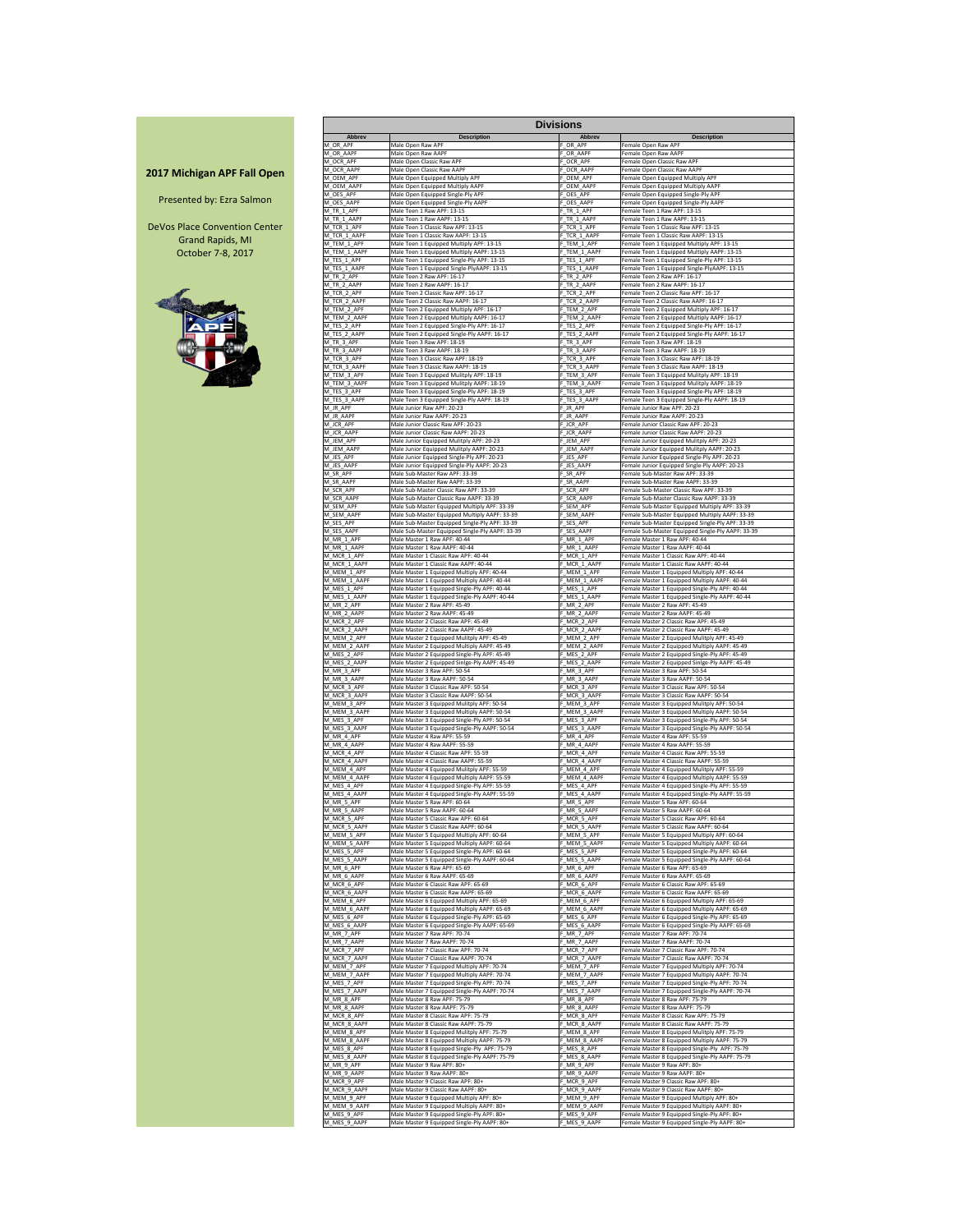| <b>Name</b>        | Age             | Div             |       | <b>BWt (Kg)   WtCls (Kg)   Glossbrenner</b> |         | Bench 1   Bench 2 |      |         | Bench 3   Best Bench   Deadlift 1 |        |     | Deadlift 2 Deadlift 3 |       | Best Deadlift Push Pull Total Coeff Score   Age & Coeff |          | <b>PI-Div-WtCl</b> |
|--------------------|-----------------|-----------------|-------|---------------------------------------------|---------|-------------------|------|---------|-----------------------------------|--------|-----|-----------------------|-------|---------------------------------------------------------|----------|--------------------|
| Byrne, Robert      | 25              | M OR APF        | 105.4 | 110                                         | 0.56995 | 130               | 135  | 140     | 140                               | $-190$ |     |                       |       |                                                         |          |                    |
| Davis, Amia (jr)   | 21              | F JCR AAPF      | 65.5  | 67.5                                        | 0.9211  | 62.5              | 67.5 | $-77.5$ | 67.5                              | 115    | 120 | 132.5                 | 132.5 | 200                                                     | 184.22   | 1-F JCR AAPF-67.5  |
| Davis, Amia (open) |                 | 21   F OCR AAPF | 65.5  | 67.5                                        | 0.9211  | 62.5              | 67.5 | $-77.5$ | 67.5                              | 115    | 120 | 132.5                 | 132.5 | 200                                                     | 184.22   | 1-F JCR AAPF-67.5  |
| Smith, Erica       | 38 <sub>1</sub> | F SR AAPF       | 66.8  | 67.5                                        | 0.907   | 65                | 72.5 | $-75$   | 72.5                              | 120    | 130 | $-135$                | 130   | 202.5                                                   | 183.6675 | 1-F SR AAPF-67.5   |

### 8-Oct-17

## 2017 Michigan APF Fall Meet - Push Pull - Lb Results

| <b>Name</b>        | Age | Div        |       |      | <b>BWt (Kg) WtCls (Kg)</b> Glossbrenner | <b>1</b> Bench 1 | <b>Bench 2</b> |                                 | Bench 3   Best Bench   Deadlift 1 |          | Deadlift 2 | Deadlift 3 |          | Best Deadlift Push Pull Total Coeff Score   Age & Coeff |          | <b>PI-Div-WtCl</b> |
|--------------------|-----|------------|-------|------|-----------------------------------------|------------------|----------------|---------------------------------|-----------------------------------|----------|------------|------------|----------|---------------------------------------------------------|----------|--------------------|
| Byrne, Robert      |     | M OR APF   | 105.4 | 110  | 0.56995                                 | 286.598 297.621  |                | 308.644                         | 308.644                           | -418.874 |            |            |          |                                                         |          |                    |
| Davis, Amia (jr)   |     | JCR AAPF   | 65.5  | 67.5 | 0.9211                                  |                  |                | 137.7875   148.8105   -170.8565 | 148.8105                          | 253.529  | 264.552    | 292.1095   | 292.1095 | 440.92                                                  | 184.22   | 1-F JCR AAPF-67.5  |
| Davis, Amia (open) |     | F OCR AAPF | 65.5  | 67.5 | 0.9211                                  |                  |                | 137.7875   148.8105   -170.8565 | 148.8105                          | 253.529  | 264.552    | 292.1095   | 292.1095 | 440.92                                                  | 184.22   | 1-F JCR AAPF-67.5  |
| Smith, Erica       | 38  | : SR AAPF  | 66.8  | 67.5 | 0.907                                   | 143.299 159.8335 |                | $-165.345$                      | 159.8335                          | 264.552  | 286.598    | -297.621   | 286.598  | 446.4315                                                | 183.6675 | 1-F SR AAPF-67.5   |

## 2017 Michigan APF Fall Meet - Push Pull - Kg Results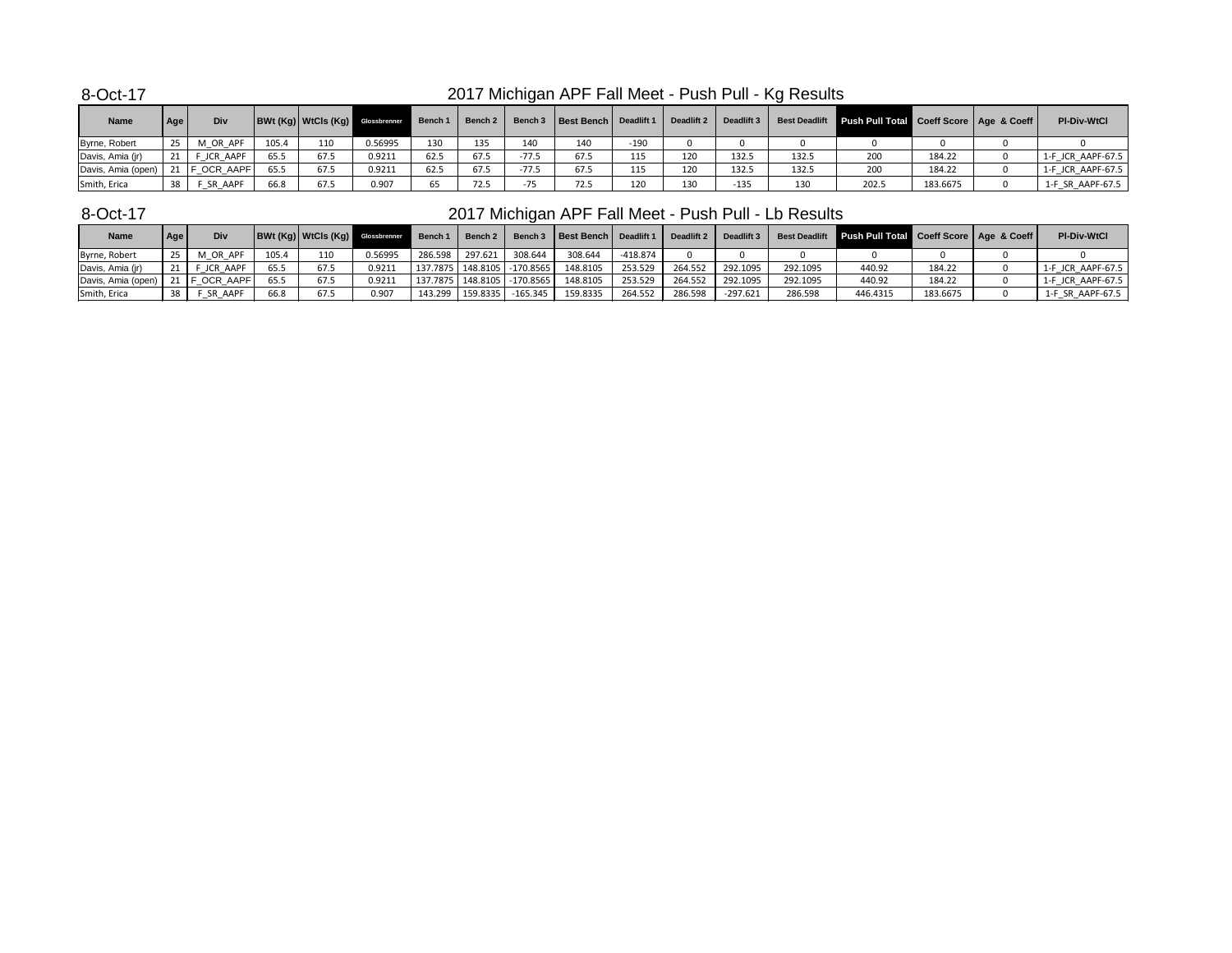| <b>Name</b>                | Age    | <b>Div</b>  |       | BWt(Kg) WtCls(Kg) | Glossbrenner | Bench 1  | Bench 2  | Bench 3  | Best Bench |            | Coeff Score   Age & Coeff | <b>PI-Div-WtCl</b>  | Team               | <b>Notes</b>             |
|----------------------------|--------|-------------|-------|-------------------|--------------|----------|----------|----------|------------|------------|---------------------------|---------------------|--------------------|--------------------------|
| Wetenhall, Kathy (aapf)    | $64$ F | MES_5_AAPF  | 82.4  | 82.5              | 0.7871       | 97.5     | $-102.5$ |          | 97.5       | 76.74225   | 111.2762625               | 1-F MES 5 AAPF-82.5 |                    |                          |
| Wetenhall, Kathy (apf)     | 64     | F_MES_5_APF | 82.4  | 82.5              | 0.7871       | 97.5     | $-102.5$ |          | 97.5       | 76.74225   | 111.2762625               | 1-F_MES_5_APF-82.5  |                    |                          |
| Holschuh, Kelli (aapf_bp)  | 26     | OES AAPF    | 74.4  | 75                | 0.84065      | 80       | $-87.5$  | $-87.5$  | 80         | 67.252     |                           | 1-F OES AAPF-75     |                    |                          |
| Holschuh, Kelli (apf_bp)   | 26     | F_OES_APF   | 74.4  | 75                | 0.84065      | 80       | $-87.5$  | $-87.5$  | 80         | 67.252     |                           | 1-F_OES_APF-75      |                    |                          |
| Davis, Jasmine             | 24     | F OR APF    | 125.1 | <b>SHW</b>        | 0.6716       | 120      | 135      | 142.5    | 142.5      | 95.703     |                           | 1-F OR APF-SHW      |                    | Best Bench Female        |
| Dickinson, Lonnie (master) | 48     | M_MR_2_APF  | 151.1 | SHW               | 0.52225      | 250      | 262.5    | 272.5    | 272.5      | 142.313125 | 156.1174981               | 1-M MR 2 APF-SHW    |                    | <b>Best Bench Men HW</b> |
| Burnett, Jerry             | 57     | M_MR_4_APF  | 102.7 | 110               | 0.57525      | 160      | 167.5    | $-172.5$ | 167.5      | 96.354375  | 122.1773475               | 1-M MR 4 APF-110    |                    |                          |
| Jacobson, Bob              | 60     | M_MR_5_AAPF | 96.3  | 100               | 0.5911       | $-120$   | 125      | $-137.5$ | 125        | 73.8875    | 99.00925                  | 1-M MR 5 AAPF-100   | Jakes Gym          |                          |
| Hayataka, Todd             | 60     | M MR 5 APF  | 73.6  | 75                | 0.6983       | 105      | 120      | 122.5    | 122.5      | 85.54175   | 114.625945                | 1-M MR 5 APF-75     | RockFit            | Best Bench Men LW        |
| Fargo, Joe                 | 38     | M OES APF   | 89.3  | 90                | 0.61455      | $-285$   | $-285$   | $-287.5$ | 0          | $\Omega$   |                           |                     | Pride Barbell Club |                          |
| Shallman, Darrin           | 32     | M OR AAPF   | 76.1  | 82.5              | 0.68125      | $-107.5$ | 107.5    | 115      | 115        | 78.34375   |                           | 1-M OR AAPF-82.5    |                    |                          |
| Medacco, Robert (open)     | 39     | M OR AAPF   | 109.2 | 110               | 0.56365      | 190      | 200      | $-210$   | 200        | 112.73     |                           | 1-M OR AAPF-110     |                    |                          |
| Sly, Cory                  | 28     | M OR AAPF   | 118.1 | 125               | 0.5529       | 167.5    | 175      | $-187.5$ | 175        | 96.7575    |                           | 1-M OR AAPF-125     |                    |                          |
| Dickinson, Lonnie (open)   | 48     | M_OR_APF    | 151.1 | <b>SHW</b>        | 0.52225      | 250      | 262.5    | 272.5    | 272.5      | 142.313125 | 156.1174981               | 1-M_OR_APF-SHW      |                    |                          |
| Medacco, Robert (sub)      | 39     | M SR AAPF   | 109.2 | 110               | 0.56365      | 190      | 200      | $-210$   | 200        | 112.73     |                           | 1-M SR AAPF-110     |                    |                          |

#### 8-Oct-17

## 2017 Michigan APF Fall Meet - Bench Press Only - Lb Results

| <b>Name</b>                | Age | Div            |       | BWt(Kg) WtCls(Kg) | Glossbrenner | <b>Bench 1</b> | Bench <sub>2</sub> | Bench 3      | Best Bench |            | Coeff Score   Age & Coeff | <b>PI-Div-WtCl</b>  | Team               | <b>Notes</b>      |
|----------------------------|-----|----------------|-------|-------------------|--------------|----------------|--------------------|--------------|------------|------------|---------------------------|---------------------|--------------------|-------------------|
| Wetenhall, Kathy (aapf)    | 64  | _MES_5_AAPF    | 82.4  | 82.5              | 0.7871       | 214.9485       | $-225.9715$        | $\mathbf{0}$ | 214.9485   | 76.74225   | 111.2762625               | 1-F_MES_5_AAPF-82.5 |                    |                   |
| Wetenhall, Kathy (apf)     | 64  | MES_5_APF      | 82.4  | 82.5              | 0.7871       | 214.9485       | $-225.9715$        | $\Omega$     | 214.9485   | 76.74225   | 111.2762625               | 1-F MES 5 APF-82.5  |                    |                   |
| Holschuh, Kelli (aapf_bp)  | 26  | F OES AAPF     | 74.4  | 75                | 0.84065      | 176.368        | $-192.9025$        | $-192.9025$  | 176.368    | 67.252     |                           | 1-F OES AAPF-75     |                    |                   |
| Holschuh, Kelli (apf_bp)   | 26  | OES_APF        | 74.4  | 75                | 0.84065      | 176.368        | $-192.9025$        | $-192.9025$  | 176.368    | 67.252     | $\Omega$                  | 1-F_OES_APF-75      |                    |                   |
| Davis, Jasmine             | 24  | F OR APF       | 125.1 | <b>SHW</b>        | 0.6716       | 264.552        | 297.621            | 314.1555     | 314.1555   | 95.703     |                           | 1-F OR APF-SHW      |                    | Best Bench Female |
| Dickinson, Lonnie (master) | 48  | M_MR_2_APF     | 151.1 | <b>SHW</b>        | 0.52225      | 551.15         | 578.7075           | 600.7535     | 600.7535   | 142.313125 | 156.1174981               | 1-M_MR_2_APF-SHW    |                    | Best Bench Men HW |
| Burnett, Jerry             | 57  | M_MR_4_APF     | 102.7 | 110               | 0.57525      | 352.736        | 369.2705           | -380.2935    | 369.2705   | 96.354375  | 122.1773475               | 1-M MR 4 APF-110    |                    |                   |
| Jacobson, Bob              | 60  | MR 5 AAPF<br>M | 96.3  | 100               | 0.5911       | $-264.552$     | 275.575            | $-303.1325$  | 275.575    | 73.8875    | 99.00925                  | 1-M MR 5 AAPF-100   | Jakes Gym          |                   |
| Hayataka, Todd             | 60  | M MR 5 APF     | 73.6  | 75                | 0.6983       | 231.483        | 264.552            | 270.0635     | 270.0635   | 85.54175   | 114.625945                | 1-M MR 5 APF-75     | RockFit            | Best Bench Men LW |
| Fargo, Joe                 | 38  | M OES APF      | 89.3  | 90                | 0.61455      | $-628.311$     | $-628.311$         | $-633.8225$  |            | 0          |                           |                     | Pride Barbell Club |                   |
| Shallman, Darrin           | 32  | M OR AAPF      | 76.1  | 82.5              | 0.68125      | $-236.9945$    | 236.9945           | 253.529      | 253.529    | 78.34375   |                           | 1-M_OR_AAPF-82.5    |                    |                   |
| Medacco, Robert (open)     | 39  | M OR AAPF      | 109.2 | 110               | 0.56365      | 418.874        | 440.92             | $-462.966$   | 440.92     | 112.73     |                           | 1-M OR AAPF-110     |                    |                   |
| Sly, Cory                  | 28  | M OR AAPF      | 118.1 | 125               | 0.5529       | 369.2705       | 385.805            | $-413.3625$  | 385.805    | 96.7575    |                           | 1-M OR AAPF-125     |                    |                   |
| Dickinson, Lonnie (open)   | 48  | M_OR_APF       | 151.1 | <b>SHW</b>        | 0.52225      | 551.15         | 578.7075           | 600.7535     | 600.7535   | 142.313125 | 156.1174981               | 1-M OR APF-SHW      |                    |                   |
| Medacco, Robert (sub)      | 39  | M SR AAPF      | 109.2 | 110               | 0.56365      | 418.874        | 440.92             | $-462.966$   | 440.92     | 112.73     |                           | 1-M_SR_AAPF-110     |                    |                   |

## 2017 Michigan APF Fall Meet - Bench Press Only - Kg Results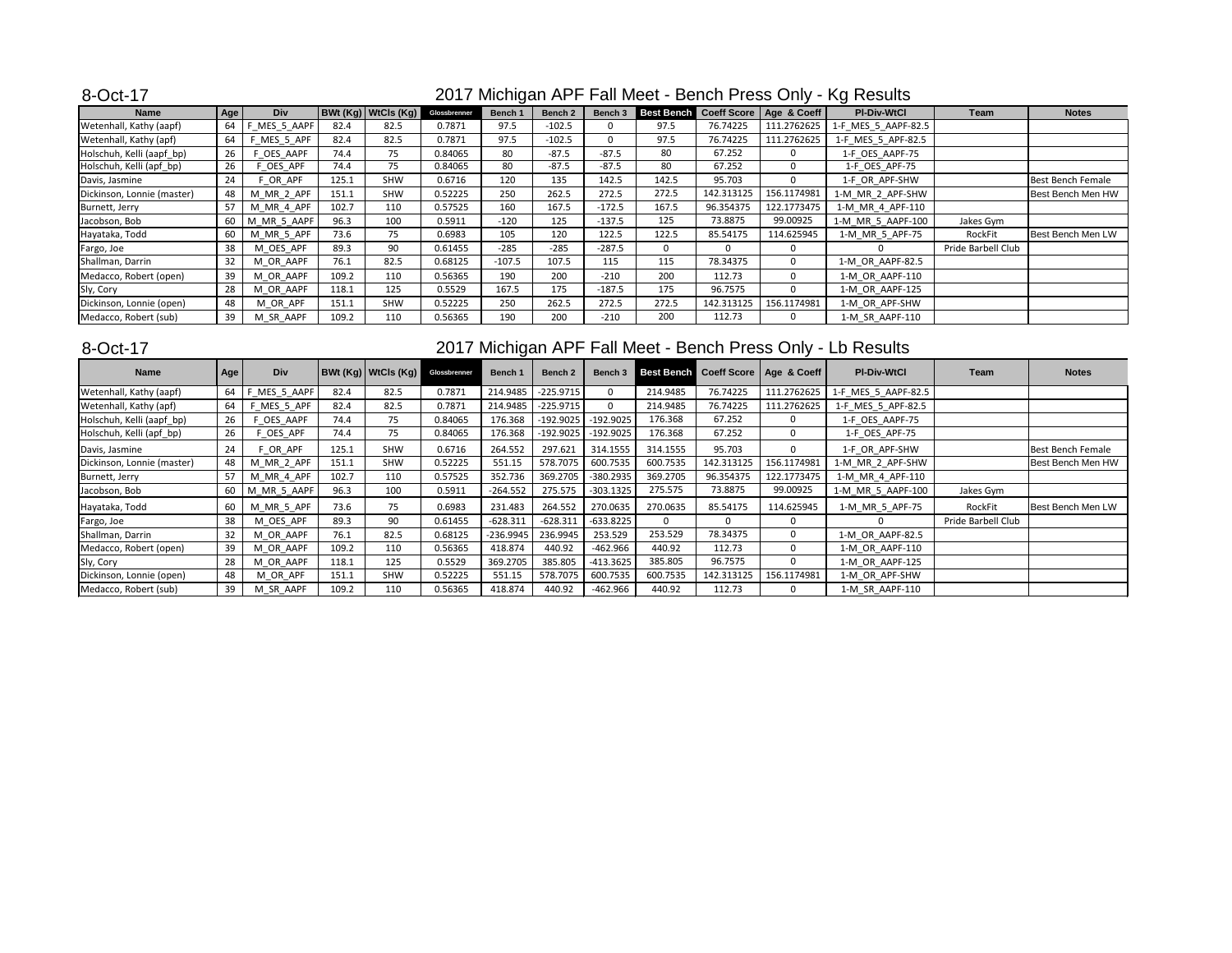| <b>Name</b>               | Age | Div            | BWt(Kg) | <b>WtCls</b><br>(Kg) | Glossbrenner |       |     | Deadlift 1   Deadlift 2   Deadlift 3 | <b>Best</b><br><b>Deadlift</b> |           | Coeff Score   Age & Coeff | <b>PI-Div-WtCl</b>  | Team | <b>Notes</b>                     |
|---------------------------|-----|----------------|---------|----------------------|--------------|-------|-----|--------------------------------------|--------------------------------|-----------|---------------------------|---------------------|------|----------------------------------|
| Allor, Mary (aapf_dl)     | 20  | JR AAPF        | 51.8    | 52                   | 1.111        | 120   | 135 | 140                                  | 140                            | 155.54    |                           | 1-F JR AAPF-52      |      | Best Lifter Female Deadlift      |
| Allor, Mary (apf_dl)      | 20  | JR_APF         | 51.8    | 52                   | 1.111        | 120   | 135 | 140                                  | 140                            | 155.54    |                           | 1-F_JR_APF-52       |      |                                  |
| Holschuh, Kelli (aapf_dl) | 26  | OCR AAPF       | 74.4    | 75                   | 0.84065      | 110   | 120 | $-132.5$                             | 120                            | 100.878   |                           | 1-F OCR AAPF-75     |      |                                  |
| Holschuh, Kelli (apf_dl)  | 26  | OCR_APF        | 74.4    |                      | 0.84065      | 110   | 120 | $-132.5$                             | 120                            | 100.878   |                           | 1-F_OCR_APF-75      |      |                                  |
| Shipley, Cliff (master)   | 58  | M_MES_4_AAPF   | 77.1    | 82.5                 | 0.6749       | 185   | 195 | 202.5                                | 202.5                          | 136.66725 | 176.4374198               | 1-M MES 4 AAPF-82.5 |      |                                  |
| Jones, Kevin              | 57  | M_MR_4_APF     | 114.8   | 125                  | 0.55645      | 175   | 190 | $-200$                               | 190                            | 105.7255  | 134.059934                | 1-M_MR_4_APF-125    |      |                                  |
| Shipley, Cliff (open)     | 58  | M OES AAPF     | 77.1    | 82.5                 | 0.6749       | 185   | 195 | 202.5                                | 202.5                          | 136.66725 | 176.4374198               | 1-M OES AAPF-82.5   |      |                                  |
| Lockwood, Mark            | 19  | $\_TR\_3\_APF$ | 88.3    | 90                   | 0.61845      | 222.5 | 230 | 235                                  | 235                            | 145.33575 |                           | 1-M_TR_3_APF-90     |      | <b>Best Lifter Male Deadlift</b> |

### 8-Oct-17

# 2017 Michigan APF Fall Meet - Deadlift Only - Lb Results

| <b>Name</b>               | Age | <b>Div</b>              | <b>BWt (Kg)</b> (Kg) | <b>WtCls</b> | Glossbrenner |          |         | Deadlift 1   Deadlift 2   Deadlift 3 | Best<br><b>Deadlift</b> |                       | Coeff Score   Age & Coeff | <b>PI-Div-WtCl</b>  | Team | <b>Notes</b>                |
|---------------------------|-----|-------------------------|----------------------|--------------|--------------|----------|---------|--------------------------------------|-------------------------|-----------------------|---------------------------|---------------------|------|-----------------------------|
| Allor, Mary (aapf_dl)     | 20  | JR AAPF                 | 51.8                 |              | 1.111        | 264.552  | 297.621 | 308.644                              | 308.644                 | 155.54                |                           | 1-F JR AAPF-52      |      | Best Lifter Female Deadlift |
| Allor, Mary (apf_dl)      | 20  | JR APF                  | 51.8                 |              | 1.111        | 264.552  | 297.621 | 308.644                              | 308.644                 | 155.54                |                           | 1-F JR APF-52       |      |                             |
| Holschuh, Kelli (aapf_dl) | 26  | OCR AAPF                | 74.4                 |              | 0.84065      | 242.506  | 264.552 | $-292.1095$                          | 264.552                 | 100.878               |                           | 1-F OCR AAPF-75     |      |                             |
| Holschuh, Kelli (apf_dl)  | 26  | OCR_APF                 | 74.4                 |              | 0.84065      | 242.506  | 264.552 | $-292.1095$ 264.552                  |                         | 100.878               |                           | 1-F OCR APF-75      |      |                             |
| Shipley, Cliff (master)   | 58  | M MES 4 AAPF            | 77.1                 | 82.5         | 0.6749       | 407.851  | 429.897 | 446.4315 446.4315                    |                         | 136.66725             | 176.4374198               | 1-M MES 4 AAPF-82.5 |      |                             |
| Jones, Kevin              | 57  | M_MR_4_APF              | 114.8                | 125          | 0.55645      | 385.805  | 418.874 | $-440.92$                            | 418.874                 | $105.\overline{7255}$ | 134.059934                | 1-M MR 4 APF-125    |      |                             |
| Shipley, Cliff (open)     | 58  | M_OES_AAPF              | 77.1                 | 82.5         | 0.6749       | 407.851  | 429.897 | 446.4315 446.4315                    |                         | 136.66725             | 176.4374198               | 1-M OES AAPF-82.5   |      |                             |
| Lockwood, Mark            | 19  | $M_TR_3$ <sup>APF</sup> | 88.3                 | -90          | 0.61845      | 490.5235 | 507.058 | 518.081                              | 518.081                 | 145.33575             |                           | 1-M_TR_3_APF-90     |      | Best Lifter Male Deadlift   |

### 2017 Michigan APF Fall Meet - Deadlift Only - Kg Results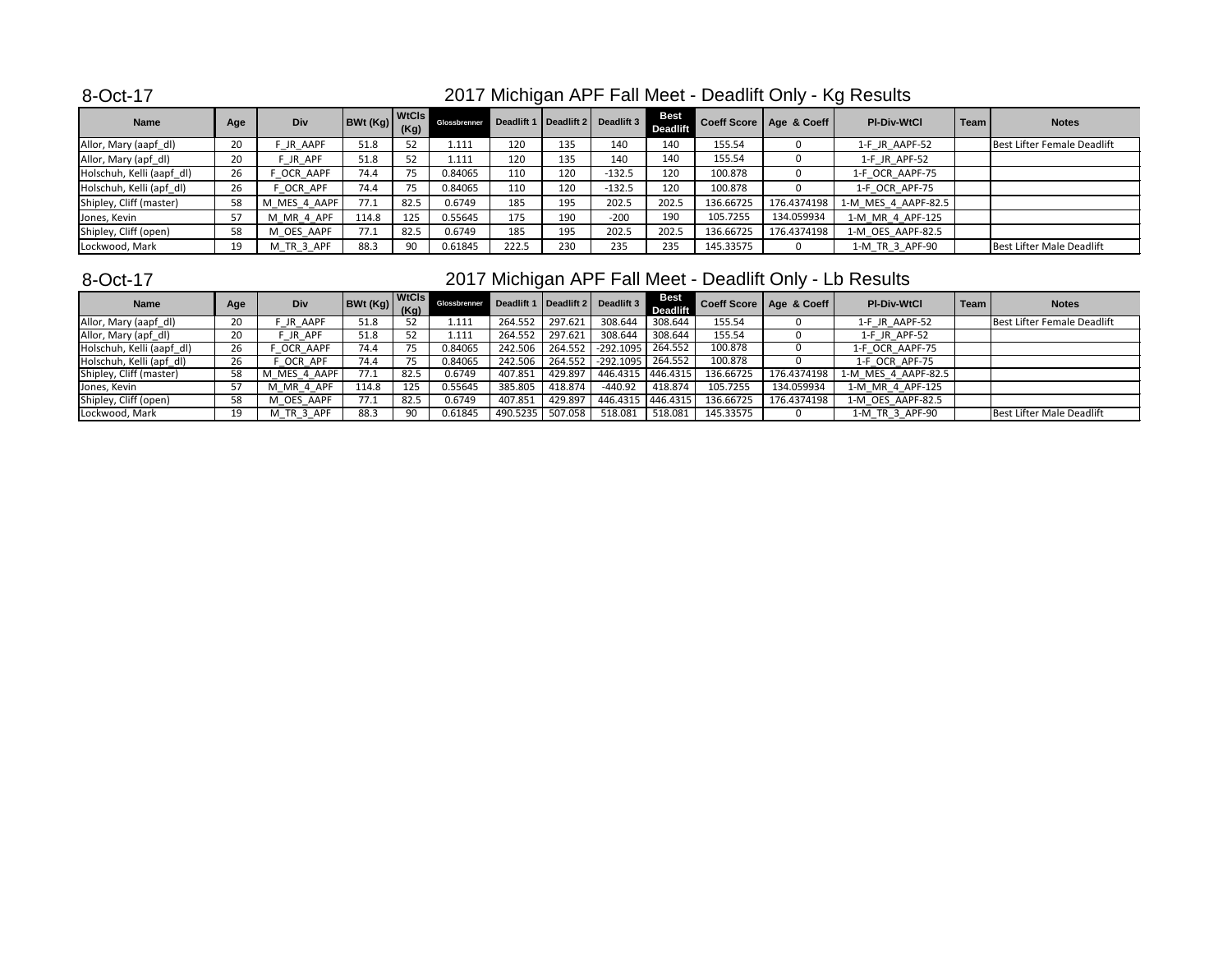| $\sim$ $\sim$ $\sim$ $\sim$ |      |                         |          |            |              |                 |              |          |                   |           |          |                |                   |                  |            |            |                |                        |       |                    |             |                    |                                                   |                                |
|-----------------------------|------|-------------------------|----------|------------|--------------|-----------------|--------------|----------|-------------------|-----------|----------|----------------|-------------------|------------------|------------|------------|----------------|------------------------|-------|--------------------|-------------|--------------------|---------------------------------------------------|--------------------------------|
| <b>Name</b>                 | Age  | Div                     | BWt (Kg) | WtCls (Kg) | ilossbrenner | Squat 1         | Squat 2      | Squat 3  | <b>Best Squat</b> | ∣ Bench 1 | Bench 2  | │ Bench 3      | <b>Best Bench</b> | <b>Sub Total</b> | Deadlift 1 | Deadlift 2 | Deadlift 3     | Best Deadlift PL Total |       | <b>Coeff Score</b> | Age & Coeff | <b>PI-Div-WtCl</b> | Team                                              | <b>Notes</b>                   |
| Koenig, Joe                 |      | M_JCR_AAPF              | 98.3     | 100        | 0.5856       | 245             | 255          | 272.5    | 272.5             | 152.5     | 152.5    | $-157.5$       | 152.5             | 425              | 252.5      | 265        | 275            | 275                    | 700   | 409.92             |             | 1-M_JCR_AAPF-100   | Michigan Barbenders                               |                                |
| Helle, Brandon              | 22   | M_JCR_AAPF              | 99.1     | 100        | 0.58355      | 247.5           | $-260$       | $-265$   | 247.5             | 142.5     | $-155$   | $-155$         | 142.5             | 390              | 212.5      | 222.5      | 232.5          | 232.5                  | 622.5 | 363.259875         |             | 2-M_JCR_AAPF-100   | <b>Blue Line Barbell</b>                          |                                |
| Lane, Eric                  | 20   | M_JCR_AAPF              | 92.3     | 100        | 0.60365      | 160             | $-177.5$     | 195      | 195               | 125       | 137.5    | -150           | 137.5             | 332.5            | 195        | 210        | 227.5          | 227.5                  | 560   | 338.044            |             | 3-M JCR AAPF-100   | Team USA                                          |                                |
| Stalzer, Spencer            | 22   | M_JCR_AAPF              | 118.9    | 125        | 0.55255      | 190             | 200          | 207.5    | 207.5             | 107.5     | 115      | $-120$         | 115               | 322.5            | 207.5      | 215        | 220            | 220                    | 542.5 | 299.758375         |             | 1-M JCR AAPF-125   | Flint Barbell Club                                |                                |
| Ellis, Marquise             |      | M_JCR_AAPF              | 164.7    | <b>SHW</b> | 0.5125       | 197.5           | $-202.5$     | $-205$   | 197.5             | 117.5     |          | 122.5          | 122.5             | 320              | 210        | 217.5      | 227.5          | 227.5                  | 547.5 | 280.59375          |             | 1-M JCR AAPF-SHW   | BangLife                                          |                                |
| Altman, Jacob               | 22   | M_JCR_APF               | 96.3     | 100        | 0.5911       | 222.5           | 240          | $-255$   | 240               | 145       | 152.5    | 160            | 160               | 400              | 230        | 240        | 255            | 255                    | 655   | 387.1705           |             | 1-M JCR APF-100    |                                                   |                                |
| Suter, Matthew              |      | M JR AAPF               | 98.7     | 100        | 0.58455      | 220             | 230          | 237.5    | 237.5             | 132.5     | $-140$   | 140            | 140               | 377.5            | 232.5      | 245        | -260           | 245                    | 622.5 | 363.882375         |             | 1-M JR AAPF-100    |                                                   |                                |
| Swirple, James              |      | M JR AAPF               | 99.2     | 100        | 0.5833       | 197.5           | 207.5        | 210      | 210               | 147.5     | 160      | $-167.5$       | 160               | 370              | 192.5      | 200        | 222.5          | 222.5                  | 592.5 | 345.60525          |             | 2-M JR AAPF-100    |                                                   |                                |
| Kambers, Thomas             |      | M_JR_AAPF               | 106.5    | 110        | 0.56795      | 205             | 225          | -240     | 225               | 160       | $-167.5$ | $-167.5$       | 160               | 385              | 215        | 235        | $-250$         | 235                    | 620   | 352.129            | - 0         | 1-M_JR_AAPF-110    |                                                   |                                |
| Strunk, Tim                 | 22   | M_JR_AAPF               | 114.2    | 125        | 0.5571       | 227.5           | 237.5        | 245      | 245               | 157.5     | 167.5    | $-180$         | 167.5             | 412.5            | 260        | 272.5      | $-292.5$       | 272.5                  | 685   | 381.6135           |             | 1-M JR AAPF-125    | Jericho Fitness                                   |                                |
| Bowes, Thomas               |      | M JR APF                | 94.7     | 100        | 0.59585      | 180             | 192.5        | 207.5    | 207.5             | 125       | $-137.5$ | 142.5          | 142.5             | 350              | 187.5      | 205        | $-210$         | 205                    | 555   | 330.69675          |             | 1-M JR APF-100     | <b>Freak Faktory</b>                              |                                |
| Twining, Rob                |      | M MEM 1 APF             | 143.5    | SHW        | 0.52815      | 240             | 280          | -320     | 280               | $-110$    | $\Omega$ |                |                   |                  | 240        |            |                |                        |       | $\overline{0}$     |             |                    | <b>Heavy Metal Barbell</b>                        |                                |
| Emeott, David               | 48   | M MEM 2 APF             | 99.6     | 100        | 0.5823       | 265             | 295          |          | 295               | 187.5     | 205      |                | 205               | 500              | 227.5      | $-262.5$   | 262.5          | 262.5                  | 762.5 | 444.00375          | 487.0721138 | 1-M MEM 2 APF-100  | XXX Powerlifting and Coon Lake Gym                |                                |
| Scott, Galen                | 56   | M MEM 4 APF             | 106.5    | 110        | 0.56795      | 227.5           |              |          | 227.5             | 147.5     | $-272.5$ | $-272.5$       | 147.5             | 375              | 200        | 227.5      |                | 227.5                  | 602.5 | 342.189875         | 426.3685843 | 1-M MEM 4 APF-110  | <b>Heavy Metal Barbell</b>                        |                                |
| Woods, Mike                 | 56   | M MEM 4 APF             | 135.7    | 140        | 0.53485      | $-227.5$        | 227.5        | $-307.5$ | 227.5             | 142.5     | $-165$   |                | 142.5             | 370              | 142.5      | 185        | $-227.5$       | 185                    | 555   | 296.84175          | 369.8648205 | 1-M MEM 4 APF-140  | <b>Heavy Metal Barbell</b>                        |                                |
| Burk, Jerry                 | 42   | M MR 1 AAPF             | 136      | 140        | 0.53455      | 190             | 210          | 220      | 220               | 137.5     | 147.5    |                | 147.5             | 367.5            | 185        | 200        | 227.5          | 227.5                  | 595   | 318.05725          | 324.418395  | 1-M MR 1 AAPF-140  | <b>Unreal Fitness</b>                             |                                |
| Clees, Jake                 | 24   | M OCR AAPF              | 96.9     | 100        | 0.59085      | 237.5           | 245          | 260      | 260               | 155       | 165      | 177.5          | 177.5             | 437.5            | 282.5      | 290        | 295            | 295                    | 732.5 | 432.797625         |             | 1-M OCR AAPF-100   |                                                   |                                |
| Hobson, Connor (aapf)       |      | M_OCR_AAPF              | 98.1     | 100        | 0.58615      | 185             | 200          | 205      | 205               | 110       | $-125$   | $-125$         | 110               | 315              | 205        | 215        | 227.5          | 227.5                  | 542.5 | 317.986375         |             | 2-M OCR AAPF-100   |                                                   |                                |
| Johnson, Aaron              |      | M_OCR_AAPF              | 96.2     | 100        | 0.5914       | 142.5           | 155          | $-167.5$ | 155               | 87.5      | $-95$    | -95            | 87.5              | 242.5            | 160        | 172.5      | 182.5          | 182.5                  | -425  | 251.345            |             | 3-M_OCR_AAPF-100   |                                                   |                                |
| Hunwick, Jeff (aapf)        | 29   | M OCR AAPF              | 107      | 110        | 0.5671       | 215             | 230          | 240      | 240               | 122.5     | 132.5    | $-137.5$       | 132.5             | 372.5            | 200        | 215        |                | 215                    | 587.5 | 333.17125          |             | 1-M OCR AAPF-110   | <b>Green Gold Nutrition</b>                       |                                |
| Larger, Joe                 |      | M_OCR_AAPF              |          | 110        | 0.5625       | 150             |              | 195      | 195               | 105       | 115      | 130            | 130               | 325              | 175        | 205        | 220            | 220                    | 545   | 306.5625           |             | 2-M OCR AAPF-110   |                                                   |                                |
| Hockemeyer, Chris           | 29   | M_OCR_AAPF              | 114      | 125        | 0.55735      | 220             | 227.5        | $-232.5$ | 227.5             | 165       | $-170$   | $-175$         | 165               | 392.5            | 182.5      |            |                | 182.5                  | 575   | 320.47625          |             | 1-M OCR AAPF-125   |                                                   |                                |
| Knoll, Brandon              |      | M_OCR_AAPF              | 180      | SHW        | 0.50237      | 182.5           | 187.5        | $-192.5$ | 187.5             | 102.5     | 112.5    | 120            | 120               | 307.5            | 182.5      | 195        | 200            | 200                    | 507.5 | 254.952775         |             | 1-M_OCR_AAPF-SHW   |                                                   |                                |
| Zerka, Benjamin             |      | M_OCR_APF               | 96.3     | 100        | 0.5911       | 242.5           | 260          | $-272.5$ | 260               | 182.5     | 192.5    | $-200$         | 192.5             | 452.5            | 287.5      | $-297.5$   | 297.5          | 297.5                  | 750   | 443.325            |             | 1-M OCR APF-100    |                                                   |                                |
| Bogedain, Shawn             |      | M OCR APF               | 99.3     | 100        | 0.58305      | 235             | 242.5        | 247.5    | 247.5             | 165       | 167.5    | 170            | 170               | 417.5            | 252.5      | 257.5      | 262.5          | 262.5                  | 680   | 396.474            |             | 2-M OCR APF-100    |                                                   |                                |
| Hobson, Connor (apf)        |      | M_OCR_APF               | 98.1     | 100        | 0.58615      | 185             | 200          | 205      | 205               | 110       | $-125$   | $-125$         | 110               | 315              | 205        | 215        | 227.5          | 227.5                  | 542.5 | 317.986375         |             | 3-M_OCR_APF-100    |                                                   |                                |
| Mikami, Jintaro             |      | M OCR APF               | 94.4     | 100        | 0.59675      | 142.5           | 155          | 165      | 165               | 102.5     | 110      | 117.5          | 117.5             | 282.5            | 185        | 200        | 217.5          | 217.5                  | 500   | 298.375            |             | 4-M_OCR_APF-100    |                                                   |                                |
| Shmagranoff, James          |      | M OCR APF               | 109.5    | 110        | 0.5632       | 227.5           | 237.5        | 250      | 250               | 145       | 157.5    | 167.5          | 167.5             | 417.5            |            |            |                |                        |       | $\Omega$           |             |                    | Team Reps                                         |                                |
| Bird, Dallas                | 30   | M OCR APF               | 107      | 110        | 0.5671       | 272.5           | 295          | $-320$   | 295               | 197.5     | 210      | 217.5          | 217.5             | 512.5            | 295        |            |                | 295                    | 807.5 | 457.93325          |             | 1-M OCR APF-110    |                                                   |                                |
| Wells, Justin (open)        |      | M OCR APF               | 108.5    | 110        | 0.5647       | 215             | 227.5        | $-240$   | 227.5             | 167.5     | $-177.5$ | $-177.5$       | 167.5             | 395              | 272.5      | 287.5      | $-295$         | 287.5                  | 682.5 | 385.40775          |             | 2-M OCR APF-110    |                                                   |                                |
| Haras, Greg                 | 23   | M_OCR_APF               | 103.5    | 110        | 0.57355      | 235             | 250          | 260      | 260               | 142.5     | 152.5    | $-160$         | 152.5             | 412.5            | 240        | 255        | $-270$         | 255                    | 667.5 | 382.844625         |             | 3-M OCR APF-110    |                                                   |                                |
| Giacobbi, Stepher           | 25   | M OCR APF               | 109      | 110        | 0.56395      | 212.5           | 227.5        | 235      | 235               | 130       | 137.5    | 142.5          | 142.5             | 377.5            | 230        | 245        | 260            | 260                    | 637.5 | 359.518125         | - റ         | 4-M OCR APF-110    |                                                   |                                |
| Hunwick, Jeff (apf          |      | M OCR APF               | 107      | 110        | 0.5671       | 215             | 230          | 240      | 240               | 122.5     | 132.5    | $-137.5$       | 132.5             | 372.5            | 200        | 215        | റ              | 215                    | 587.5 | 333.17125          |             | 5-M OCR APF-110    | <b>Green Gold Nutrition</b>                       |                                |
| Macha, Josh                 | 26   | M OCR APF               | 185.6    | <b>SHW</b> | 0.498535     | 247.5           | 262.5        | $-275$   | 262.5             | 185       | 197.5    | $-202.5$       | 197.5             | 460              | 262.5      | $-295$     | $-295$         | 262.5                  | 722.5 | 360.1915375        |             | 1-M OCR APF-SHW    |                                                   |                                |
|                             |      | M OEM AAPF              | 124.4    | 125        | 0.54615      | 365             |              | 392.5    | 392.5             | $-237.5$  | $-242.5$ | 242.5          | 242.5             |                  | 272.5      | $-285$     |                | 272.5                  | 907.5 | 495.631125         |             | 1-M OEM AAPF-125   | <b>Hybred Barbell</b>                             | Best Lifter Men HW Eq          |
| Healy, Justin (aapf         |      |                         | 123.5    | 125        | 0.5472       | $-322.5$        | 380<br>322.5 | $-352.5$ | 322.5             | 227.5     | 257.5    |                | 272.5             | 635              | 237.5      | $-267.5$   | $-267.5$       | 237.5                  | 832.5 | 455.544            | - 0         | 2-M OEM AAPF-125   |                                                   |                                |
| Moore, Joey (aapf           |      | M_OEM_AAPF<br>M_OEM_APF | 124.4    | 125        | 0.54615      |                 |              | 392.5    | 392.5             | $-237.5$  | $-242.5$ | 272.5<br>242.5 | 242.5             | 595              |            | $-285$     |                | 272.5                  | 907.5 | 495.631125         | - റ         | 1-M OEM APF-125    | <b>Trap Haus Barbell</b><br><b>Hybred Barbell</b> |                                |
| Healy, Justin (apf)         |      |                         |          |            |              | 365<br>$-322.5$ | 380          |          |                   | 227.5     |          |                |                   | 635              | 272.5      |            | $-267.5$       |                        | 832.5 | 455.544            |             | 2-M OEM APF-125    |                                                   |                                |
| Moore, Joey (apf)           |      | M_OEM_APF               | 123.5    | 125        | 0.5472       |                 | 322.5        | $-352.5$ | 322.5             |           | 257.5    | 272.5          | 272.5             | 595              | 237.5      | $-267.5$   |                | 237.5                  | 682.5 | 397.931625         | - റ         |                    | <b>Trap Haus Barbell</b>                          |                                |
| Konneck, Ryan               | 26   | M OR AAPF               | 99.3     | 100        | 0.58305      | 210             | 227.5        | 240      | 240               | 160       | 167.5    | 170            | 170               | 410              | 250        | 267.5      | 272.5          | 272.5                  |       |                    | - 0         | 1-M OR AAPF-100    |                                                   |                                |
| Issa, Alex                  | 24   | M OR AAPF               | 98.9     | 100        | 0.58535      | 225             | 240          | $-247.5$ | 240               | 152.5     | $-162.5$ | $-162.5$       | 152.5             | 392.5            | 225        | 245        | $-252.5$       | 245                    | 637.5 | 373.160625         | - ೧         | 2-M OR AAPF-100    |                                                   |                                |
| Michael, Chris              | 30   | M OR AAPF               | 122.8    | 125        | 0.548        | 210             | 217.5        | $-222.5$ | 217.5             | $-115$    | $-115$   | 115            | 115               | 332.5            | 207.5      | 215        | 225            | 225                    | 557.5 | 305.51<br>308.8325 |             | 1-M OR AAPF-125    | Renegade Barbell Club                             |                                |
| Knowles, Nicholas           | 25   | M OR AAPF               | 133.9    | 140        | 0.5371       | 197.5           | 205          | 220      | 220               | 130       | 137.5    | $-147.5$       | 137.5             | 357.5            | 200        | 210        | 217.5          | 217.5                  | 575   | 321.132875         | - 0         | 1-M OR AAPF-140    | Renegade Barbell Club                             |                                |
| Henry, Garek                | 29   | M OR APF                | 96       | 100        | 0.59195      | 175             | 192.5        | $-207.5$ | 192.5             | 125       | 132.5    | $-140$         | 132.5             | 325              | 217.5      | $-230$     | $\overline{0}$ | 217.5                  | 542.5 |                    | - റ         | 1-M OR APF-100     |                                                   |                                |
| Salazar, David              | 25   | M OR APF                | 96.4     | 100        | 0.5908       | 160             | 172.5        | 187.5    | 187.5             | 132.5     | $-137.5$ | $-137.5$       | 132.5             | 320              | 195        | 202.5      | 222.5          | 222.5                  | 542.5 | 320.509            |             | 2-M OR APF-100     |                                                   |                                |
| Congdon, Jay II             | 27   | M OR APF                | 97.1     | 100        | 0.58885      | 177.5           | 185          | 192.5    | 192.5             | 165       | $-172.5$ |                | 165               | 357.5            | 165        | 185        | $-202.5$       | 185                    | 542.5 | 319.451125         | - റ         | 3-M OR APF-100     | <b>Unreal Fitness</b>                             |                                |
| Charneski, Hunter           | 26   | M OR APF                | 122.8    | 125        | 0.548        | 230             | 250          | 255      | 255               | 192.5     | 200      | 212.5          | 212.5             | 467.5            | 270        | 275        | 280            | 280                    | 747.5 | 409.63             | - റ         | 1-M OR APF-125     | <b>Freak Faktory</b>                              | Best Lifter Men HW Raw         |
| Ramirez, Gabriel            |      | M OR APF                | 113.8    | 125        | 0.5576       | 212.5           | 220          | 227.5    | 227.5             | 147.5     | 160      | 165            | 165               | 392.5            | 227.5      | 237.5      | 245            | 245                    | 637.5 | 355.47             |             | 2-M OR APF-125     |                                                   |                                |
| Thompson, Charles           |      | M SCR AAPF              | 97.4     | 100        | 0.588        | 185             | 192.5        | 200      | 200               | 150       | 155      | 160            | 160               | 360              | $-235$     | 235        | $-245$         | 235                    | 595   | 349.86             | - 0         | 1-M SCR AAPF-100   | BangLife                                          |                                |
| Wells, Justin (subm)        |      | M SCR APF               | 108.5    | 110        | 0.5647       | 215             | 227.5        | -240     | 227.5             | 167.5     | $-177.5$ | $-177.5$       | 167.5             | 395              | 272.5      | 287.5      | -295           | 287.5                  | 682.5 | 385.40775          | - 0         | 1-M SCR APF-110    |                                                   |                                |
| Smith, Wyatt (aapf          | 18   | M TCR 3 AAPF            | 97.4     | 100        | 0.588        | 157.5           | 167.5        | $-180$   | 167.5             | 125       | 130      | $-137.5$       | 130               | 297.5            | 177.5      | 185        | 200            | 200                    | 497.5 | 292.53             | _ റ         | 1-M TCR 3 AAPF-100 | Motor City Iron Gym                               |                                |
| Comiska, Chris (aapf)       | 19 I | M TCR 3 AAPF            | 107.6    | 110        | 0.5661       | 207.5           | 220          | 232.5    | 232.5             | 145       | $-155$   | $-155$         | 145               | 377.5            | 245        | 257.5      | 272.5          | 272.5                  | 650   | 367.965            | - 0         | 1-M TCR 3 AAPF-110 | Motor City Iron Gym                               |                                |
| Brandt, Skyler              |      | 18   M_TCR_3_AAPF       | 139      | 140        | 0.53195      | 260             | 270          | $-280$   | 270               | 132.5     | 137.5    | 142.5          | 142.5             | 412.5            | 275        | 287.5      | -295           | 287.5                  | 700   | 372.365            |             | 1-M TCR 3 AAPF-140 | Michigan Barbenders                               |                                |
| Smith, Wyatt (apf)          | 18   | M TCR 3 APF             | 97.5     | 100        | 0.58775      | 157.5           | 167.5        | $-180$   | 167.5             | 125       | 130      | $-137.5$       | 130               | 297.5            | 177.5      | 185        | 200            | 200                    | 497.5 | 292.405625         | - 0         | 1-M TCR 3 APF-100  | Motor City Iron Gym                               |                                |
| Comiska, Chris (apf)        | 19   | M TCR 3 APF             | 107.6    | 110        | 0.5661       | 207.5           | 220          | 232.5    | 232.5             | 145       | $-155$   | $-155$         | 145               | 377.5            | 245        | 257.5      | 272.5          | 272.5                  | 650   | 367.965            |             | 1-M TCR 3 APF-110  | Motor City Iron Gym                               |                                |
| Lewis, Erick                | 18   | M TCR 3 APF             | 159.7    | SHW        | 0.51605      | 317.5           | 340          | 365      | 365               | 210       | 220      | $-227.5$       | 220               | 585              | 287.5      | 305        | $-322.5$       | 305                    | 890   | 459.2845           | - റ         | 1-M TCR 3 APF-SHW  |                                                   | Best Lifter Men HW Classic Raw |
| Marti, Andrew               | 16   | M TR 2 APF              | 130.4    | 140        | 0.5399       | 145             | 152.5        | 167.5    | 167.5             | 95        | $-102.5$ | 102.5          | 102.5             | 270              | 160        | 182.5      | $-190$         | 182.5                  | 452.5 | 244.30475          |             | 1-M TR 2 APF-140   |                                                   |                                |
| Thompson, Kyle              | 18   | M TR 3 AAPF             | 93.5     | 100        | 0.59965      | 165             | 177.5        | 185      | 185               | 110       | 125      | $-135$         | 125               | 310              | 182.5      | 197.5      | 212.5          | 212.5                  | 522.5 | 313.317125         | റ           | 1-M TR 3 AAPF-100  |                                                   |                                |
| Medacco, Robert J           | 18   | M TR 3 AAPF             | 115.2    | 125        | 0.556        | 145             | 165          | -185     | 165               | 102.5     | 107.5    | 122.5          | 122.5             | 287.5            | 145        | 170        | 185            | 185                    | 472.5 | 262.71             |             | 1-M TR 3 AAPF-125  |                                                   |                                |
|                             |      |                         |          |            |              |                 |              |          |                   |           |          |                |                   |                  |            |            |                |                        |       |                    |             |                    |                                                   |                                |
|                             |      |                         |          |            |              |                 |              |          |                   |           |          |                |                   |                  |            |            |                |                        |       |                    |             |                    |                                                   |                                |

## 7-Oct-17

| <b>Name</b>                              |           | <b>Div</b>                 | BWt (Kg)      | WtCls (Kg) | Glossbrenner      | <b>Squat</b>     | Squat 2          | Squat 3             | <b>Best Squat</b> | <b>Bench 1</b>   | Bench 2   Bench 3   |                     | <b>Best Bench</b> | <b>Sub Total</b> | <b>Deadlift</b>  | <b>Deadlift 2</b> | Deadlift 3          | <b>Best Deadlift</b> | <b>PL Total</b>    | <b>Coeff Score</b>      | Age & Coeff | <b>PI-Div-WtCl</b>                 | Team                               | <b>Notes</b>                   |
|------------------------------------------|-----------|----------------------------|---------------|------------|-------------------|------------------|------------------|---------------------|-------------------|------------------|---------------------|---------------------|-------------------|------------------|------------------|-------------------|---------------------|----------------------|--------------------|-------------------------|-------------|------------------------------------|------------------------------------|--------------------------------|
| Koenig, Joe                              | 22        | M JCR AAPF                 | 98.3          | 100        | 0.5856            | 540.13           | 562.17           | 600.75              | 600.75            | $-336.20$        | 336.20              | $-347.22$           | 336.20            | 936.96           | 556.66           | 584.22            | 606.27              | 606.27               | 1543.22            | 409.92                  |             | 1-M JCR AAPF-100                   | <b>Michigan Barbenders</b>         |                                |
| Helle, Brandon                           | <b>22</b> | M JCR AAPF                 | 99.1          | 100        | 0.58355           | 545.64           | $-573.20$        | $-584.22$           | 545.64            | 314.16           | $-341.71$           | $-341.71$           | 314.16            | 859.79           | 468.48           | 490.52            | 512.57              | 512.57               | 1372.36            | 363.259875              |             | 2-M JCR AAPF-100                   | <b>Blue Line Barbell</b>           |                                |
| Lane, Eric                               | 20        | M_JCR_AAPF                 | 92.3          | 100        | 0.60365           | 352.74           | $-391.32$        | 429.90              | 429.90            | 275.58           | 303.13              | $-330.69$           | 303.13            | 733.03           | 429.90           | 462.97            | 501.55              | 501.55               | 1234.58            | 338.044                 |             | 3-M JCR AAPF-100                   | Team USA                           |                                |
| Stalzer, Spence                          | 22        | M_JCR_AAPF                 | 118.9         | 125        | 0.55255           | 418.87           | 440.92           | 457.45              | 457.45            | 236.99           | 253.53              | $-264.55$           | 253.53            | 710.98           | 457.45           | 473.99            | 485.01              | 485.01               | 1196.00            | 299.758375              |             | 1-M JCR AAPF-125                   | <b>Flint Barbell Club</b>          |                                |
| Ellis, Marquise                          | 21        | M_JCR_AAPF                 | 164.7         | <b>SHW</b> | 0.5125            | 435.41           | $-446.43$        | $-451.94$           | 435.41            | 259.04           | 264.55              | 270.06              | 270.06            | 705.47           | 462.97           | 479.50            | 501.55              | 501.55               | 1207.02            | 280.59375               |             | 1-M JCR AAPF-SHW                   | BangLife                           |                                |
| Altman, Jacob                            | 22        | M_JCR_APF                  | 96.3          | 100        | 0.5911            | 490.52           | 529.10           | $-562.17$           | 529.10            | 319.67           | 336.20              | 352.74              | 352.74            | 881.84           | 507.06           | 529.10            | 562.17              | 562.17               | 1444.01            | 387.1705                |             | 1-M JCR APF-100                    |                                    |                                |
| Suter, Matthew                           | 22<br>21  | M JR AAPF                  | 98.7          | 100        | 0.58455           | 485.01           | 507.06           | 523.59              | 523.59            | 292.11           | $-308.64$           | 308.64<br>$-369.27$ | 308.64            | 832.24           | 512.57           | 540.13            | $-573.20$           | 540.13<br>490.52     | 1372.36<br>1306.23 | 363.882375<br>345.60525 |             | 1-M JR AAPF-100                    |                                    |                                |
| Swirple, James<br>Kambers, Thomas        | 21        | M JR AAPF<br>M JR AAPF     | 99.2<br>106.5 | 100<br>110 | 0.5833<br>0.56795 | 435.41<br>451.94 | 457.45<br>496.04 | 462.97<br>$-529.10$ | 462.97<br>496.04  | 325.18<br>352.74 | 352.74<br>$-369.27$ | $-369.27$           | 352.74<br>352.74  | 815.70<br>848.77 | 424.39<br>473.99 | 440.92<br>518.08  | 490.52<br>$-551.15$ | 518.08               | 1366.85            | 352.129                 |             | 2-M JR AAPF-100<br>1-M JR AAPF-110 |                                    |                                |
| Strunk, Tim                              | 22        | M JR AAPF                  | 114.2         | 125        | 0.5571            | 501.55           | 523.59           | 540.13              | 540.13            | 347.22           | 369.27              | $-396.83$           | 369.27            | 909.40           | 573.20           | 600.75            | $-644.85$           | 600.75               | 1510.15            | 381.6135                |             | 1-M JR AAPF-125                    | Jericho Fitness                    |                                |
| Bowes, Thomas                            | 21        | M JR APF                   | 94.7          | 100        | 0.59585           | 396.83           | 424.39           | 457.45              | 457.45            | 275.58           | $-303.13$           | 314.16              | 314.16            | 771.61           | 413.36           | 451.94            | $-462.97$           | 451.94               | 1223.55            | 330.69675               |             | 1-M JR APF-100                     | <b>Freak Faktory</b>               |                                |
| Twining, Rob                             |           | M MEM 1 APF                | 143.5         | <b>SHW</b> | 0.52815           | 529.10           | 617.29           | $-705.47$           | 617.29            | $-242.51$        | $0.00\,$            | 0.00                | 0.00              | 0.00             | 529.10           | 0.00              | 0.00                | 0.00                 | 0.00               |                         |             |                                    | <b>Heavy Metal Barbell</b>         |                                |
| Emeott, David                            | 48        | M MEM 2 APF                | 99.6          | 100        | 0.5823            | 584.22           | 650.36           | 0.00                | 650.36            | 413.36           | 451.94              | $0.00\,$            | 451.94            | 1102.30          | 501.55           | $-578.71$         | 578.71              | 578.71               | 1681.01            | 444.00375               | 487.0721138 | 1-M MEM 2 APF-100                  | XXX Powerlifting and Coon Lake Gym |                                |
| Scott, Galen                             |           | M MEM 4 APF                | 106.5         | 110        | 0.56795           | 501.55           | 0.00             | 0.00                | 501.55            | 325.18           | $-600.75$           | $-600.75$           | 325.18            | 826.73           | 440.92           | 501.55            | 0.00                | 501.55               | 1328.27            | 342.189875              | 426.3685843 | 1-M MEM 4 APF-110                  | <b>Heavy Metal Barbell</b>         |                                |
| Woods, Mike                              | 56        | M MEM 4 APF                | 135.7         | 140        | 0.53485           | $-501.55$        | 501.55           | $-677.91$           | 501.55            | 314.16           | $-363.76$           | $0.00\,$            | 314.16            | 815.70           | 314.16           | 407.85            | $-501.55$           | 407.85               | 1223.55            | 296.84175               | 369.8648205 | 1-M MEM 4 APF-140                  | <b>Heavy Metal Barbell</b>         |                                |
| Burk, Jerry                              | 42        | M MR 1 AAPF                | 136           | 140        | 0.53455           | 418.87           | 462.97           | 485.01              | 485.01            | 303.13           | 325.18              | $0.00\,$            | 325.18            | 810.19           | 407.85           | 440.92            | 501.55              | 501.55               | 1311.74            | 318.05725               | 324.418395  | 1-M MR 1 AAPF-140                  | <b>Unreal Fitness</b>              |                                |
| Clees, Jake                              | 24        | M_OCR_AAPF                 | 96.9          | 100        | 0.59085           | 523.59           | 540.13           | 573.20              | 573.20            | 341.71           | 363.76              | 391.32              | 391.32            | 964.51           | 622.80           | 639.33            | 650.36              | 650.36               | 1614.87            | 432.797625              |             | 1-M OCR AAPF-100                   |                                    |                                |
| Hobson, Connor (aapf)                    | 24        | M OCR AAPF                 | 98.1          | 100        | 0.58615           | 407.85           | 440.92           | 451.94              | 451.94            | 242.51           | $-275.58$           | $-275.58$           | 242.51            | 694.45           | 451.94           | 473.99            | 501.55              | 501.55               | 1196.00            | 317.986375              |             | 2-M OCR AAPF-100                   |                                    |                                |
| Johnson, Aaron                           | 30        | M_OCR_AAPF                 | 96.2          | 100        | 0.5914            | 314.16           | 341.71           | $-369.27$           | 341.71            | 192.90           | $-209.44$           | $-209.44$           | 192.90            | 534.62           | 352.74           | 380.29            | 402.34              | 402.34               | 936.96             | 251.345                 |             | 3-M OCR AAPF-100                   |                                    |                                |
| Hunwick, Jeff (aapf)                     | 29        | M OCR AAPF                 | 107           | 110        | 0.5671            | 473.99           | 507.06           | 529.10              | 529.10            | 270.06           | 292.1'              | $-303.13$           | 292.11            | 821.21           | 440.92           | 473.99            | 0.00                | 473.99               | 1295.20            | 333.17125               |             | 1-M OCR AAPF-110                   | <b>Green Gold Nutrition</b>        |                                |
| Larger, Joe                              | 32        | M OCR AAPF                 | 110           | 110        | 0.5625            | 330.69           | 407.85           | 429.90              | 429.90            | 231.48           | 253.53              | 286.60              | 286.60            | 716.50           | 385.81           | 451.94            | 485.01              | 485.01               | 1201.51            | 306.5625                |             | 2-M OCR AAPF-110                   |                                    |                                |
| Hockemeyer, Chris                        | 29        | M OCR AAPF                 | 114           | 125        | 0.55735           | 485.01           | 501.55           | $-512.57$           | 501.55            | 363.76           | $-374.78$           | $-385.81$           | 363.76            | 865.31           | 402.34           | 0.00              | 0.00                | 402.34               | 1267.65            | 320.47625               |             | 1-M OCR AAPF-125                   |                                    |                                |
| Knoll, Brandon                           | 32        | M OCR AAPF                 | 180           | <b>SHW</b> | 0.50237           | 402.34           | 413.36           | $-424.39$           | 413.36            | 225.97           | 248.02              | 264.55              | 264.55            | 677.91           | 402.34           | 429.90            | 440.92              | 440.92               | 1118.83            | 254.952775              |             | 1-M OCR AAPF-SHW                   |                                    |                                |
| Zerka, Benjamin                          | 27        | M OCR APF                  | 96.3          | 100        | 0.5911            | 534.62           | 573.20           | $-600.75$           | 573.20            | 402.34           | 424.39              | $-440.92$           | 424.39            | 997.58           | 633.82           | $-655.87$         | 655.87              | 655.87               | 1653.45            | 443.325                 |             | 1-M OCR APF-100                    |                                    |                                |
| Bogedain, Shawn                          | -32       | M OCR APF                  | 99.3          | 100        | 0.58305           | 518.08           | 534.62           | 545.64              | 545.64            | 363.76           | 369.27              | 374.78              | 374.78            | 920.42           | 556.66           | 567.68            | 578.71              | 578.71               | 1499.13            | 396.474                 |             | 2-M OCR APF-100                    |                                    |                                |
| Hobson, Connor (apf)                     | 24        | M_OCR_APF                  | 98.1          | 100        | 0.58615           | 407.85           | 440.92           | 451.94              | 451.94            | 242.51           | $-275.58$           | $-275.58$           | 242.51            | 694.45           | 451.94           | 473.99            | 501.55              | 501.55               | 1196.00            | 317.986375              |             | 3-M OCR APF-100                    |                                    |                                |
| Mikami, Jintaro                          | 27        | M_OCR_APF                  | 94.4          | 100        | 0.59675           | 314.16           | 341.71           | 363.76              | 363.76            | 225.97           | 242.51              | 259.04              | 259.04            | 622.80           | 407.85           | 440.92            | 479.50              | 479.50               | 1102.30            | 298.375                 |             | 4-M_OCR_APF-100                    |                                    |                                |
| Shmagranoff, James                       | 29        | M_OCR_APF                  | 109.5         | 110        | 0.5632            | 501.55           | 523.59           | 551.15              | 551.15            | 319.67           | 347.22              | 369.27              | 369.27            | 920.42           | 0.00             | 0.00              | 0.00                | 0.00                 | 0.00               |                         |             |                                    | <b>Team Reps</b>                   |                                |
| Bird, Dallas                             | 30        | M_OCR_APF                  | 107           | 110        | 0.5671            | 600.75           | 650.36           | $-705.47$           | 650.36            | 435.41           | 462.97              | 479.50              | 479.50            | 1129.86          | 650.36           | 0.00              | 0.00                | 650.36               | 1780.21            | 457.93325               |             | 1-M_OCR_APF-110                    |                                    |                                |
| Wells, Justin (open)                     | 34        | M_OCR_APF                  | 108.5         | 110        | 0.5647            | 473.99           | 501.55           | $-529.10$           | 501.55            | 369.27           | -391.32             | $-391.32$           | 369.27            | 870.82           | 600.75           | 633.82            | $-650.36$           | 633.82               | 1504.64<br>1471.57 | 385.40775<br>382.844625 |             | 2-M OCR APF-110                    |                                    |                                |
| Haras, Greg                              | 23        | M_OCR_APF                  | 103.5         | 110        | 0.57355           | 518.08           | 551.15           | 573.20              | 573.20            | 314.16           | 336.20              | $-352.74$           | 336.20            | 909.40           | 529.10           | 562.17            | $-595.24$           | 562.17               | 1405.43            | 359.518125              |             | 3-M OCR APF-110<br>4-M OCR APF-110 |                                    |                                |
| Giacobbi, Stephen<br>Hunwick, Jeff (apf) | 25<br>29  | M_OCR_APF<br>M_OCR_APF     | 109<br>107    | 110<br>110 | 0.56395<br>0.5671 | 468.48<br>473.99 | 501.55<br>507.06 | 518.08<br>529.10    | 518.08<br>529.10  | 286.60<br>270.06 | 303.13<br>292.1'    | 314.16<br>$-303.13$ | 314.16<br>292.11  | 832.24<br>821.21 | 507.06<br>440.92 | 540.13<br>473.99  | 573.20<br>0.00      | 573.20<br>473.99     | 1295.20            | 333.17125               |             | 5-M OCR APF-110                    | <b>Green Gold Nutrition</b>        |                                |
| Macha, Josh                              | 26        | M_OCR_APF                  | 185.6         | <b>SHW</b> | 0.498535          | 545.64           | 578.71           | $-606.27$           | 578.71            | 407.85           | 435.41              | $-446.43$           | 435.41            | 1014.12          | 578.71           | $-650.36$         | $-650.36$           | 578.71               | 1592.82            | 360.1915375             |             | 1-M_OCR_APF-SHW                    |                                    |                                |
| Healy, Justin (aapf)                     | 37        | M_OEM_AAPF                 | 124.4         | 125        | 0.54615           | 804.68           | 837.75           | 865.31              | 865.31            | $-523.59$        | $-534.62$ 534.62    |                     | 534.62            | 1399.92          | 600.75           | $-628.31$         | 0.00                | 600.75               | 2000.67            | 495.631125              |             | 1-M OEM AAPF-125                   | <b>Hybred Barbell</b>              | Best Lifter Men HW Eq          |
| Moore, Joey (aapf)                       | 24        | M_OEM_AAPF                 | 123.5         | 125        | 0.5472            | $-710.98$        | 710.98           | $-777.12$           | 710.98            | 501.55           | 567.68              | 600.75              | 600.75            | 1311.74          | 523.59           | $-589.73$         | $-589.73$           | 523.59               | 1835.33            | 455.544                 |             | 2-M OEM AAPF-125                   | <b>Trap Haus Barbell</b>           |                                |
| Healy, Justin (apf)                      | 37        | M OEM APF                  | 124.4         | 125        | 0.54615           | 804.68           | 837.75           | 865.31              | 865.31            | $-523.59$        | -534.62             | 534.62              | 534.62            | 1399.92          | 600.75           | $-628.31$         | 0.00                | 600.75               | 2000.67            | 495.631125              |             | 1-M OEM APF-125                    | <b>Hybred Barbell</b>              |                                |
| Moore, Joey (apf)                        | 24        | M_OEM_APF                  | 123.5         | 125        | 0.5472            | $-710.98$        | 710.98           | $-777.12$           | 710.98            | 501.55           | 567.68              | 600.75              | 600.75            | 1311.74          | 523.59           | $-589.73$         | $-589.73$           | 523.59               | 1835.33            | 455.544                 |             | 2-M OEM APF-125                    | <b>Trap Haus Barbell</b>           |                                |
| Konneck, Ryan                            | 26        | M_OR_AAPF                  | 99.3          | 100        | 0.58305           | 462.97           | 501.55           | 529.10              | 529.10            | 352.74           | 369.27              | 374.78              | 374.78            | 903.89           | 551.15           | 589.73            | 600.75              | 600.75               | 1504.64            | 397.931625              |             | 1-M OR AAPF-100                    |                                    |                                |
| Issa, Alex                               | 24        | M OR AAPF                  | 98.9          | 100        | 0.58535           | 496.04           | 529.10           | $-545.64$           | 529.10            | 336.20           | $-358.25$           | $-358.25$           | 336.20            | 865.31           | 496.04           | 540.13            | $-556.66$           | 540.13               | 1405.43            | 373.160625              |             | 2-M OR AAPF-100                    |                                    |                                |
| Michael, Chris                           | 30        | M OR AAPF                  | 122.8         | 125        | 0.548             | 462.97           | 479.50           | $-490.52$           | 479.50            | $-253.53$        | $-253.53$           | 253.53              | 253.53            | 733.03           | 457.45           | 473.99            | 496.04              | 496.04               | 1229.06            | 305.51                  |             | 1-M_OR_AAPF-125                    | Renegade Barbell Club              |                                |
| Knowles, Nicholas                        | 25        | M OR AAPF                  | 133.9         | 140        | 0.5371            | 435.41           | 451.94           | 485.01              | 485.01            | 286.60           | 303.13              | $-325.18$           | 303.13            | 788.14           | 440.92           | 462.97            | 479.50              | 479.50               | 1267.65            | 308.8325                |             | 1-M OR AAPF-140                    | Renegade Barbell Club              |                                |
| Henry, Garek                             | 29        | M OR APF                   | 96            | 100        | 0.59195           | 385.81           | 424.39           | $-457.45$           | 424.39            | 275.58           | 292.1'              | $-308.64$           | 292.11            | 716.50           | 479.50           | $-507.06$         | 0.00                | 479.50               | 1196.00            | 321.132875              |             | 1-M OR APF-100                     |                                    |                                |
| Salazar, David                           | 25        | M OR APF                   | 96.4          | 100        | 0.5908            | 352.74           | 380.29           | 413.36              | 413.36            | 292.11           | $-303.13$           | $-303.13$           | 292.11            | 705.47           | 429.90           | 446.43            | 490.52              | 490.52               | 1196.00            | 320.509                 |             | 2-M OR APF-100                     |                                    |                                |
| Congdon, Jay II                          | 27        | M OR APF                   | 97.1          | 100        | 0.58885           | 391.32           | 407.85           | 424.39              | 424.39            | 363.76           | $-380.29$           | 0.00                | 363.76            | 788.14           | 363.76           | 407.85            | $-446.43$           | 407.85               | 1196.00            | 319.451125              |             | 3-M OR APF-100                     | <b>Unreal Fitness</b>              |                                |
| Charneski, Hunte                         | 26        | M OR APF                   | 122.8         | 125        | 0.548             | 507.06           | 551.15           | 562.17              | 562.17            | 424.39           | 440.92              | 468.48              | 468.48            | 1030.65          | 595.24           | 606.27            | 617.29              | 617.29               | 1647.94            | 409.63                  |             | 1-M OR APF-125                     | <b>Freak Faktory</b>               | Best Lifter Men HW Rav         |
| Ramirez, Gabriel                         | 30        | M OR APF                   | 113.8         | 125        | 0.5576            | 468.48           | 485.01           | 501.55              | 501.55            | 325.18           | 352.74              | 363.76              | 363.76            | 865.31           | 501.55           | 523.59            | 540.13              | 540.13               | 1405.43            | 355.47                  |             | 2-M OR APF-125                     |                                    |                                |
| Thompson, Charles                        | 33        | M SCR AAPF                 | 97.4          | 100        | 0.588             | 407.85           | 424.39           | 440.92              | 440.92            | 330.69           | 341.71              | 352.74              | 352.74            | 793.66           | $-518.08$        | 518.08            | $-540.13$           | 518.08               | 1311.74            | 349.86                  |             | 1-M_SCR_AAPF-100                   | BangLife                           |                                |
| Wells, Justin (subm)                     | 34        | M SCR APF                  | 108.5         | 110        | 0.5647            | 473.99           | 501.55           | $-529.10$           | 501.55            | 369.27           | -391.32             | -391.32             | 369.27            | 870.82           | 600.75           | 633.82            | $-650.36$           | 633.82               | 1504.64            | 385.40775               |             | 1-M SCR APF-110                    |                                    |                                |
| Smith, Wyatt (aapf)                      | 18        | M TCR 3 AAPF               | 97.4          | 100        | 0.588             | 347.22           | 369.27           | $-396.83$           | 369.27            | 275.58           | 286.60              | $-303.13$           | 286.60            | 655.87           | 391.32           | 407.85            | 440.92              | 440.92               | 1096.79            | 292.53                  |             | 1-M_TCR_3_AAPF-100                 | Motor City Iron Gym                |                                |
| Comiska, Chris (aapf)                    |           | 19   M TCR 3 AAPF          | 107.6         | 110        | 0.5661            | 457.45           | 485.01           | 512.57              | 512.57            | 319.67           | $-341.71$           | $-341.71$           | 319.67            | 832.24           | 540.13           | 567.68            | 600.75              | 600.75               | 1432.99            | 367.965                 |             | 1-M TCR 3 AAPF-110                 | Motor City Iron Gym                |                                |
| Brandt, Skyler                           |           | 18   M TCR 3 AAPF          | 139           | 140        | 0.53195           | 573.20           | 595.24           | $-617.29$           | 595.24            | 292.11           | 303.13              | 314.16              | 314.16            | 909.40           | 606.27           | 633.82            | $-650.36$           | 633.82               | 1543.22            | 372.365                 |             | 1-M TCR 3 AAPF-140                 | <b>Michigan Barbenders</b>         |                                |
| Smith, Wyatt (apf)                       | 18        | M TCR 3 APF                | 97.5          | 100        | 0.58775           | 347.22           | 369.27           | $-396.83$           | 369.27            | 275.58           | 286.60              | $-303.13$           | 286.60            | 655.87           | 391.32           | 407.85            | 440.92              | 440.92               | 1096.79            | 292.405625              |             | 1-M TCR 3 APF-100                  | Motor City Iron Gym                |                                |
| Comiska, Chris (apf)                     | 19        | M_TCR_3_APF                | 107.6         | 110        | 0.5661            | 457.45           | 485.01           | 512.57              | 512.57            | 319.67           | $-341.71$           | $-341.71$           | 319.67            | 832.24           | 540.13           | 567.68            | 600.75              | 600.75               | 1432.99            | 367.965                 |             | 1-M TCR 3 APF-110                  | Motor City Iron Gym                |                                |
| Lewis, Erick                             | 18        | M_TCR_3_APF                | 159.7         | <b>SHW</b> | 0.51605           | 699.96           | 749.56           | 804.68              | 804.68            | 462.97           | 485.01              | $-501.55$           | 485.01            | 1289.69          | 633.82           | 672.40            | $-710.98$           | 672.40               | 1962.09<br>997.58  | 459.2845<br>244.30475   |             | 1-M_TCR_3_APF-SHW                  |                                    | Best Lifter Men HW Classic Raw |
| Marti, Andrew                            | 16        | M TR 2 APF                 | 130.4         | 140        | 0.5399            | 319.67           | 336.20           | 369.27              | 369.27            | 209.44           | $-225.97$           | 225.97              | 225.97            | 595.24           | 352.74           | 402.34            | $-418.87$           | 402.34               | 1151.90            | 313.317125              |             | 1-M TR 2 APF-140                   |                                    |                                |
| Thompson, Kyle                           | 18        | M TR 3 AAPF<br>M_TR_3_AAPF | 93.5          | 100        | 0.59965           | 363.76           | 391.32           | 407.85              | 407.85            | 242.51           | 275.58              | $-297.62$           | 275.58            | 683.43           | 402.34           | 435.41            | 468.48<br>407.85    | 468.48               | 1041.67            | 262.71                  |             | 1-M TR 3 AAPF-100                  |                                    |                                |
| Medacco, Robert Jr                       | 18        |                            | 115.2         | 125        | 0.556             | 319.67           | 363.76           | $-407.85$           | 363.76            | 225.97           | 236.99              | 270.06              | 270.06            | 633.82           | 319.67           | 374.78            |                     | 407.85               |                    |                         |             | 1-M_TR_3_AAPF-125                  |                                    |                                |

## 2017 Michigan APF Fall Open - Full Power Men HW - Kg Results

2017 Michigan APF Fall Open - Full Power Men HW - Lb Results

| <b>Team</b>                        | <b>Notes</b>                   |
|------------------------------------|--------------------------------|
| Michigan Barbenders                |                                |
| <b>Blue Line Barbell</b>           |                                |
| Team USA                           |                                |
| <b>Flint Barbell Club</b>          |                                |
| BangLife                           |                                |
|                                    |                                |
|                                    |                                |
|                                    |                                |
|                                    |                                |
| Jericho Fitness                    |                                |
| <b>Freak Faktory</b>               |                                |
| <b>Heavy Metal Barbell</b>         |                                |
| XXX Powerlifting and Coon Lake Gym |                                |
| <b>Heavy Metal Barbell</b>         |                                |
| Heavy Metal Barbell                |                                |
| <b>Unreal Fitness</b>              |                                |
|                                    |                                |
|                                    |                                |
|                                    |                                |
| <b>Green Gold Nutrition</b>        |                                |
|                                    |                                |
|                                    |                                |
|                                    |                                |
|                                    |                                |
|                                    |                                |
|                                    |                                |
|                                    |                                |
| <b>Team Reps</b>                   |                                |
|                                    |                                |
|                                    |                                |
|                                    |                                |
|                                    |                                |
| <b>Green Gold Nutrition</b>        |                                |
|                                    |                                |
| <b>Hybred Barbell</b>              | Best Lifter Men HW Eq          |
| <b>Trap Haus Barbell</b>           |                                |
| <b>Hybred Barbell</b>              |                                |
| <b>Trap Haus Barbell</b>           |                                |
|                                    |                                |
| Renegade Barbell Club              |                                |
| Renegade Barbell Club              |                                |
|                                    |                                |
|                                    |                                |
| <b>Unreal Fitness</b>              |                                |
| <b>Freak Faktory</b>               | Best Lifter Men HW Raw         |
|                                    |                                |
| BangLife                           |                                |
|                                    |                                |
| Motor City Iron Gym                |                                |
| Motor City Iron Gym                |                                |
| Michigan Barbenders                |                                |
| Motor City Iron Gym                |                                |
| Motor City Iron Gym                |                                |
|                                    | Best Lifter Men HW Classic Raw |
|                                    |                                |
|                                    |                                |
|                                    |                                |

| <b>Team</b>                                         | <b>Notes</b>                   |
|-----------------------------------------------------|--------------------------------|
| Michigan Barbenders                                 |                                |
| <b>Blue Line Barbell</b>                            |                                |
| Team USA                                            |                                |
| <b>Flint Barbell Club</b>                           |                                |
| BangLife                                            |                                |
|                                                     |                                |
|                                                     |                                |
|                                                     |                                |
|                                                     |                                |
| Jericho Fitness                                     |                                |
| <b>Freak Faktory</b>                                |                                |
| <b>Heavy Metal Barbell</b>                          |                                |
| Powerlifting and Coon Lake Gym                      |                                |
| Heavy Metal Barbell                                 |                                |
| <b>Heavy Metal Barbell</b><br><b>Unreal Fitness</b> |                                |
|                                                     |                                |
|                                                     |                                |
|                                                     |                                |
| <b>Green Gold Nutrition</b>                         |                                |
|                                                     |                                |
|                                                     |                                |
|                                                     |                                |
|                                                     |                                |
|                                                     |                                |
|                                                     |                                |
|                                                     |                                |
| <b>Team Reps</b>                                    |                                |
|                                                     |                                |
|                                                     |                                |
|                                                     |                                |
| <b>Green Gold Nutrition</b>                         |                                |
|                                                     |                                |
| <b>Hybred Barbell</b>                               | Best Lifter Men HW Eq          |
| <b>Trap Haus Barbell</b>                            |                                |
| <b>Hybred Barbell</b>                               |                                |
| <b>Trap Haus Barbell</b>                            |                                |
|                                                     |                                |
|                                                     |                                |
| Renegade Barbell Club                               |                                |
| Renegade Barbell Club                               |                                |
|                                                     |                                |
|                                                     |                                |
| <b>Unreal Fitness</b>                               |                                |
| <b>Freak Faktory</b>                                | Best Lifter Men HW Raw         |
|                                                     |                                |
| BangLife                                            |                                |
|                                                     |                                |
| Motor City Iron Gym                                 |                                |
| Motor City Iron Gym                                 |                                |
| Michigan Barbenders<br>Motor City Iron Gym          |                                |
| Motor City Iron Gym                                 |                                |
|                                                     | Best Lifter Men HW Classic Raw |
|                                                     |                                |
|                                                     |                                |